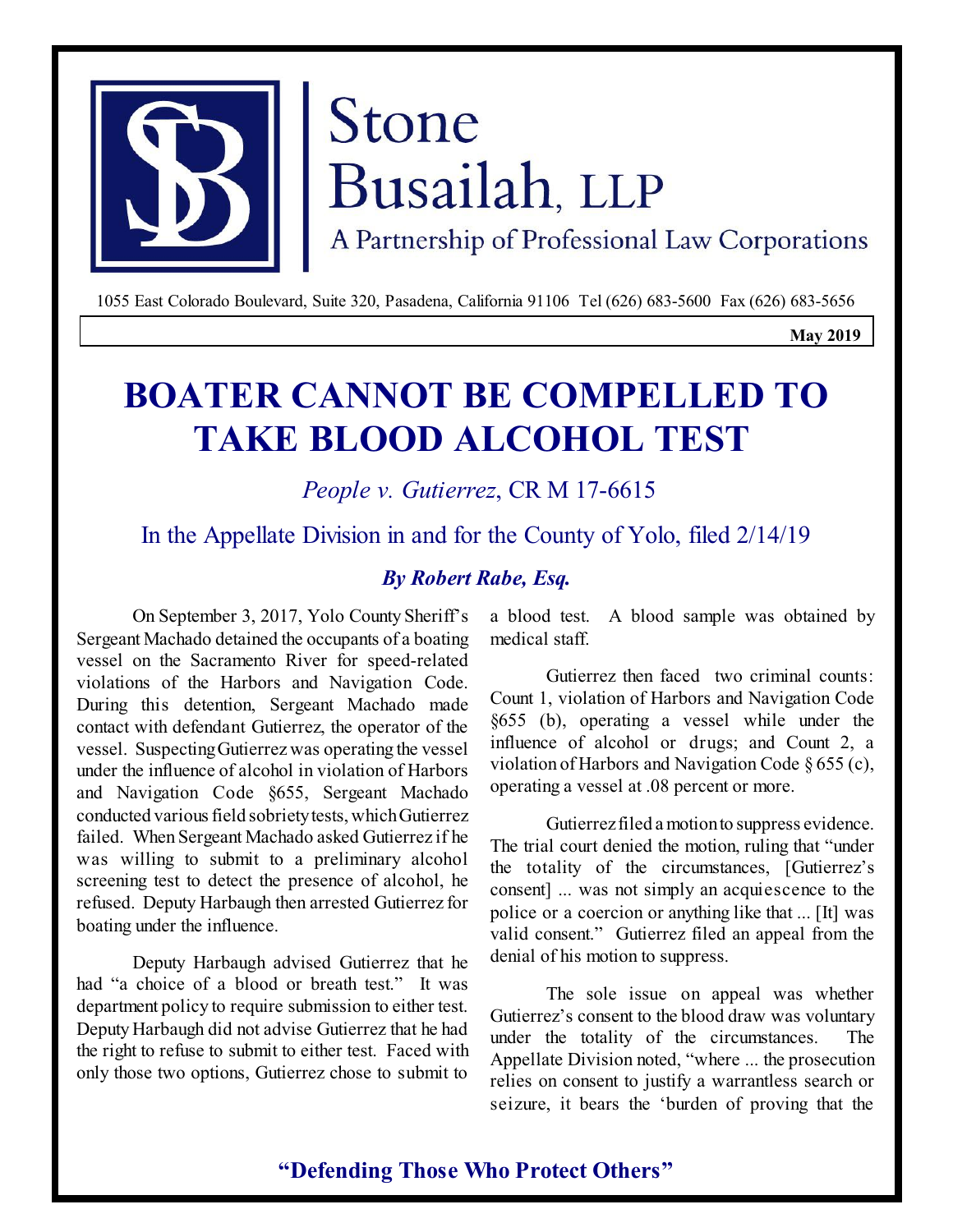#### Page 2 May 2019 BOATER CANNOT BE COMPELLED TO TAKE BLOOD ALCOHOL TEST

defendant's manifestation of consent is a product of his free will and not a mere submission to a claim of lawful authority."

Under Vehicle Code §23612, anyone who drives a motor vehicle is "deemed to have given his or her consent" to a chemical test of his or her blood. breath, or urine. However, that statute only applies to those who drive. In contrast to §23612, under the relevant Harbors and Navigation Code section, individuals are not deemed to have given their consent to a blood, breath, or urine test by piloting a boat under §655.1. Rather, the statute provides that an officer "... having reasonable cause to believe that any person was operating a [boat] under the influence of an alcoholic beverage or any drug ... who lawfully arrests the person for any violation  $\ldots$  of § 655, may request the person to submit to chemical testing of his or her blood, breath, or urine for the purpose of determining the drug or alcoholic content of the blood." Under  $\S 655.1$  (b)(2)(B), an arrested person must also be advised that he or she has a right to refuse chemical testing. Section 655.1 confers no legal authority on an officer to require a submission to a blood or breath test.

The Appellate Division commented that "Deputy Harbaugh did not merely request that defendant submit to a blood or breath test. The Deputy told defendant he *had to* submit to a test." The issue then became whether this misstatement by Deputy Harbaugh renders defendant's "consent" to the blood draw involuntary, and thereby invalid. The Appellate Division noted that there were no cases decided under §655.1 which examined the consequences of misadvising an arrestee.

The Appellate Division discussed a number of cases where courts had to determine whether a "consent" was voluntary and freely given. The Court explained that in this case, the officer violated  $\S 655.1$ by telling Gutierrez he had to choose, instead of requesting that he submit to a blood or a breath test. At the time Gutierrez was told he had to submit to a test, he had been detained for field sobriety tests,

taken from his boat, transported to a patrol vessel, and placed under arrest. The Court found these circumstances favored a finding of involuntariness.

The People, citing *People v. Harris* (2015) 234 Cal.App.4th 671, a case decided under the Vehicle Code, argued that since Gutierrez did not show any signs he didn't want to provide the blood sample, his "consent" to do so was voluntary. The Appellate Division, in rejecting that argument, explained there is no statutory equivalent of the implied consent in boating under the influence cases, and § 655.1 does not authorize the officer to compel an arrestee to submit to a test. Here, Gutierrez was told he **had** to take a blood or breath test. The Court held that this was a false statement which, when coupled with the other circumstances, compels a finding of involuntariness.

The reader of this training bulletin may be as surprised as Deputy Harbaugh must have been when he discovered that a suspected drunk boater has the right to refuse to take a blood alcohol test. If you are placed in a similar situation, be sure to ask the suspected intoxicated boater if he/she would consent to a blood test, or consent to a breath test, to determine the drug or alcohol content of their blood.

#### Stay Safe!

*Robert Rabe* is Stone Busailah, LLP's writs and appeals specialist. His 40 years practicing law include 16 years as a Barrister, Supreme Court of England and Wales, practicing in London, England.

#### **"Defending Those Who Protect Others"**